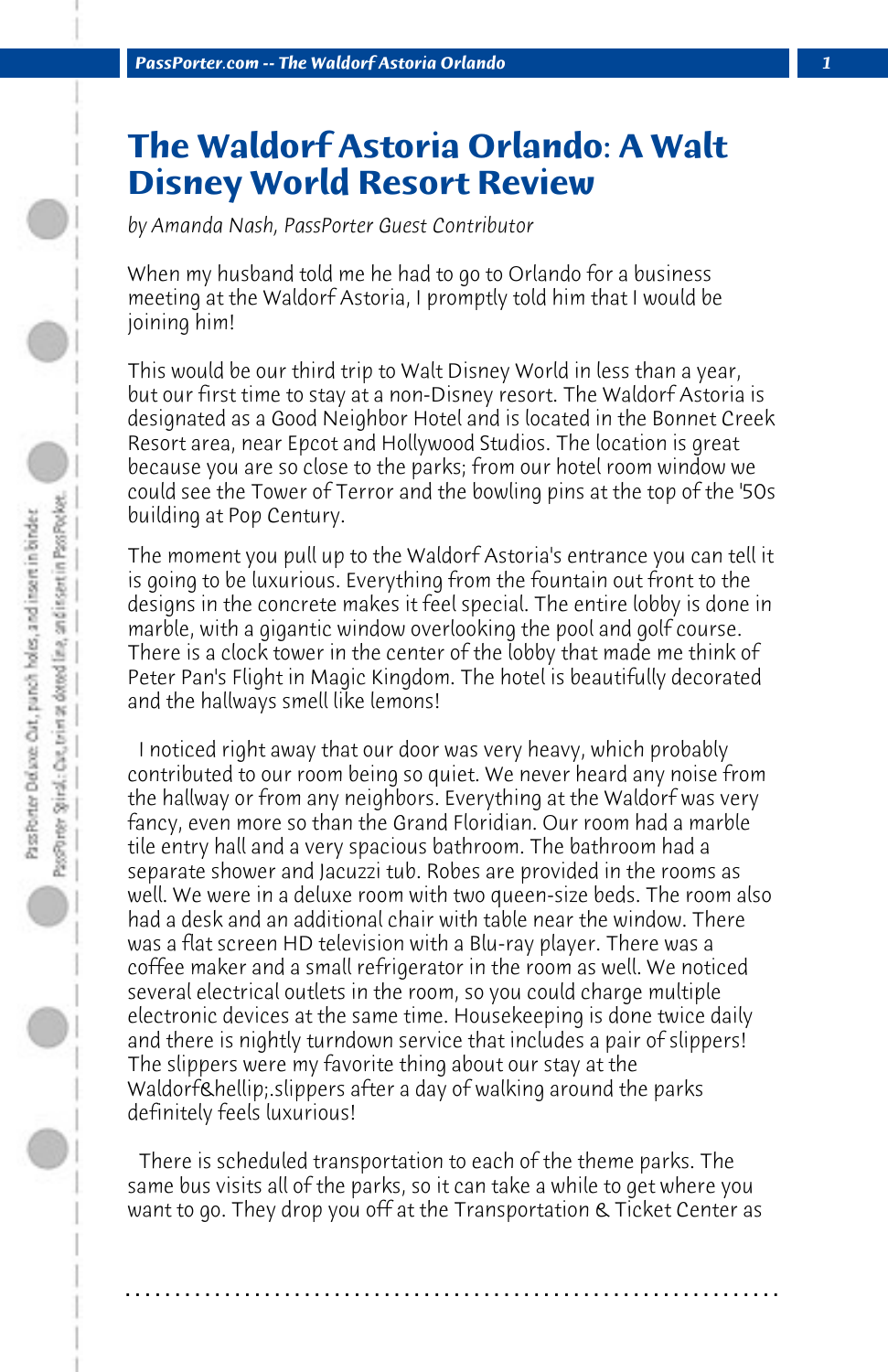*PassPorter.com -- The Waldorf Astoria Orlando (continued) 2*

the Magic Kingdom stop. Depending on the time of day, the bus may be scheduled for only one trip per hour. We ended up taking cabs back to the Waldorf many times, because we didn't want to wait for the bus. The bus picks up at the Hilton first, so sometimes there aren't a lot of seats left by the time it got to the Waldorf. We had to show our room key to the bus driver in order to board the bus. The bus was similar to the Magical Express buses, with very nice comfortable seating. The transportation was very disappointing after staying in Disney resorts, where you get spoiled by the continuous transportation.

There were not very many food options at the Waldorf and there were none that were reasonably priced. You can walk to the Hilton next door via an interior hallway though, for additional food options. There is also a Disney gift shop in the lobby of the Hilton.

 There are children's programs and activities at the pool each day, but there is a fee to participate.

 The pool is quite beautiful. Towels are available at the pool, and there are cabanas for rent. The Hilton has a much larger pool that is also available for Waldorf Astoria guests.

 There were plenty of families staying at the Waldorf Astoria, but it seemed that most of the guests were there for the conference, so the atmosphere felt business-like. You can use Hilton Honors points to stay at the Waldorf Astoria, and it is exceptionally beautiful, but I prefer staying at a Disney resort. I did not feel like I was at Disney World when I was at the Waldorf Astoria. As beautiful as it was it just didn't have the [magic that a Disney hotel has.](http://www.passporter.com/articles/waldorf-astoria-disney-world-review.php)

 I am very glad I had the opportunity to experience a stay at the Waldorf Astoria Orlando but I will be in a Disney hotel the next time I visit.

*About The Author: Amanda lives in Indianapolis with her husband and their 3 children. She is a teacher and loves to travel on school breaks. She is a Disney Vacation Club member, so is fortunate to have traveled to Walt Disney World more than 20 times, as well as to Disneyland, Aulani, and a cruise on the Disney Dream. She and her family are looking forward to their 2015 vacation to Disneyland Paris.*

**. . . . . . . . . . . . . . . . . . . . . . . . . . . . . . . . . . . . . . . . . . . . . . . . . . . . . . . . . . . . . . . . . .**

*Article last updated: 07-31-2014*

*View the latest version online at: http://www.passporter.com/articles/waldorf-astoria-disney-world-review.html*